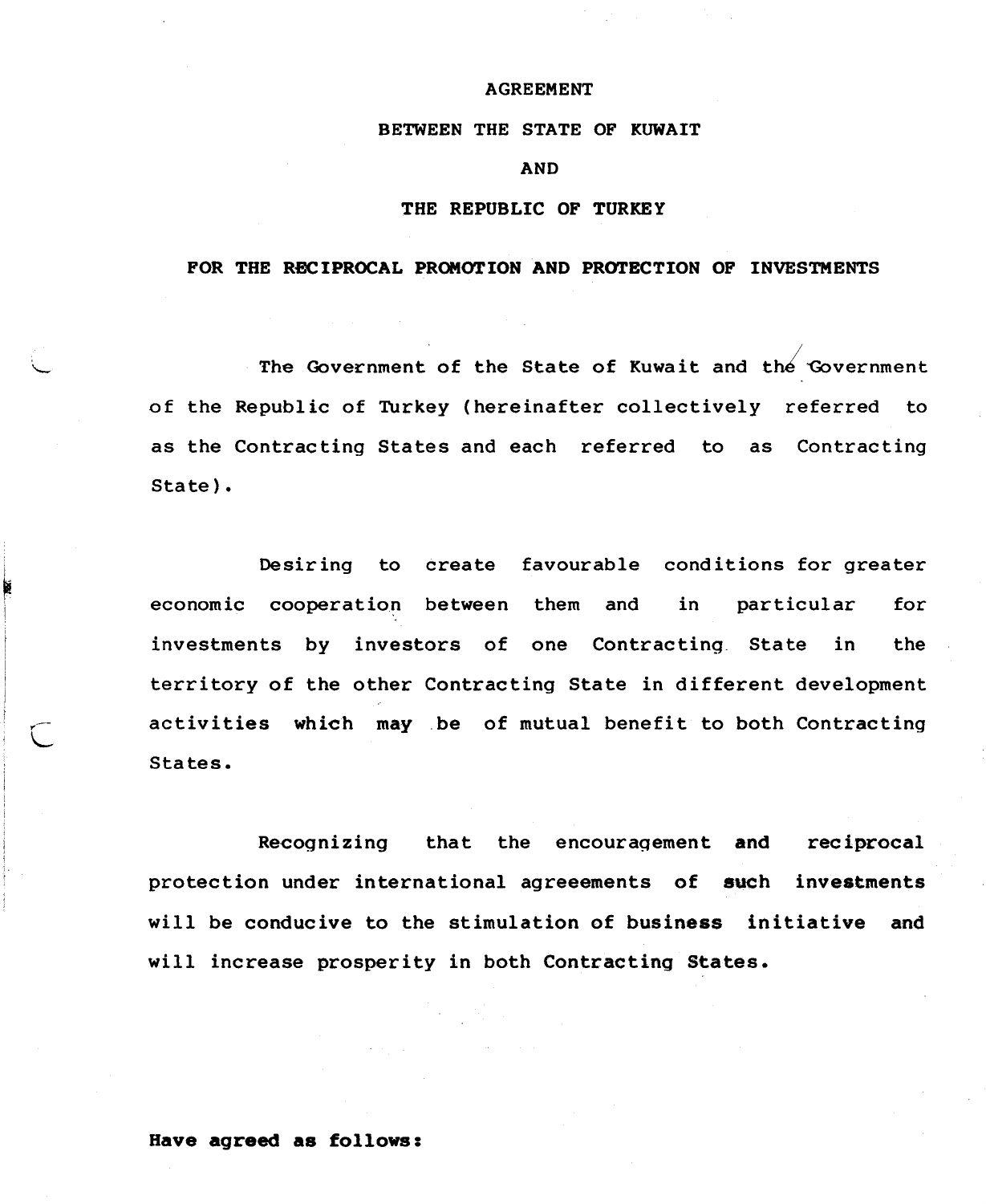#### Definitions

For the purposes of this Agreement

(1) The term "investment" means every kind of investment in the territory of one Contracting State owned or controlled, directly or indirectly, by investors of the other Contracting State, including assets, equity, debt, claims, and service and includes:

(a) movable and immovable property as well as any other property rights in rem such as mortgages, liens, pledges, usufruct and similar rights;

(b) shares, stocks and debentures of companies or other rights or interests in such companies and government issued securities;

(c) claims to money or to any performance having economic value associated with an investment,

(d) copyrights, trademarks, patents, industrial designs, technical processes and other industrial property rights, know-how, trade secrets, trade names and goodwill,

Ce) any right conferred by law or contract and any licences and permits pursuant to law, including the right to search for, extraction and exploitation of natural resources;

(f) reinvestment of returns.

2

 $\hat{\mathcal{L}}_{\text{max}}$  and  $\hat{\mathcal{L}}_{\text{max}}$  are  $\hat{\mathcal{L}}_{\text{max}}$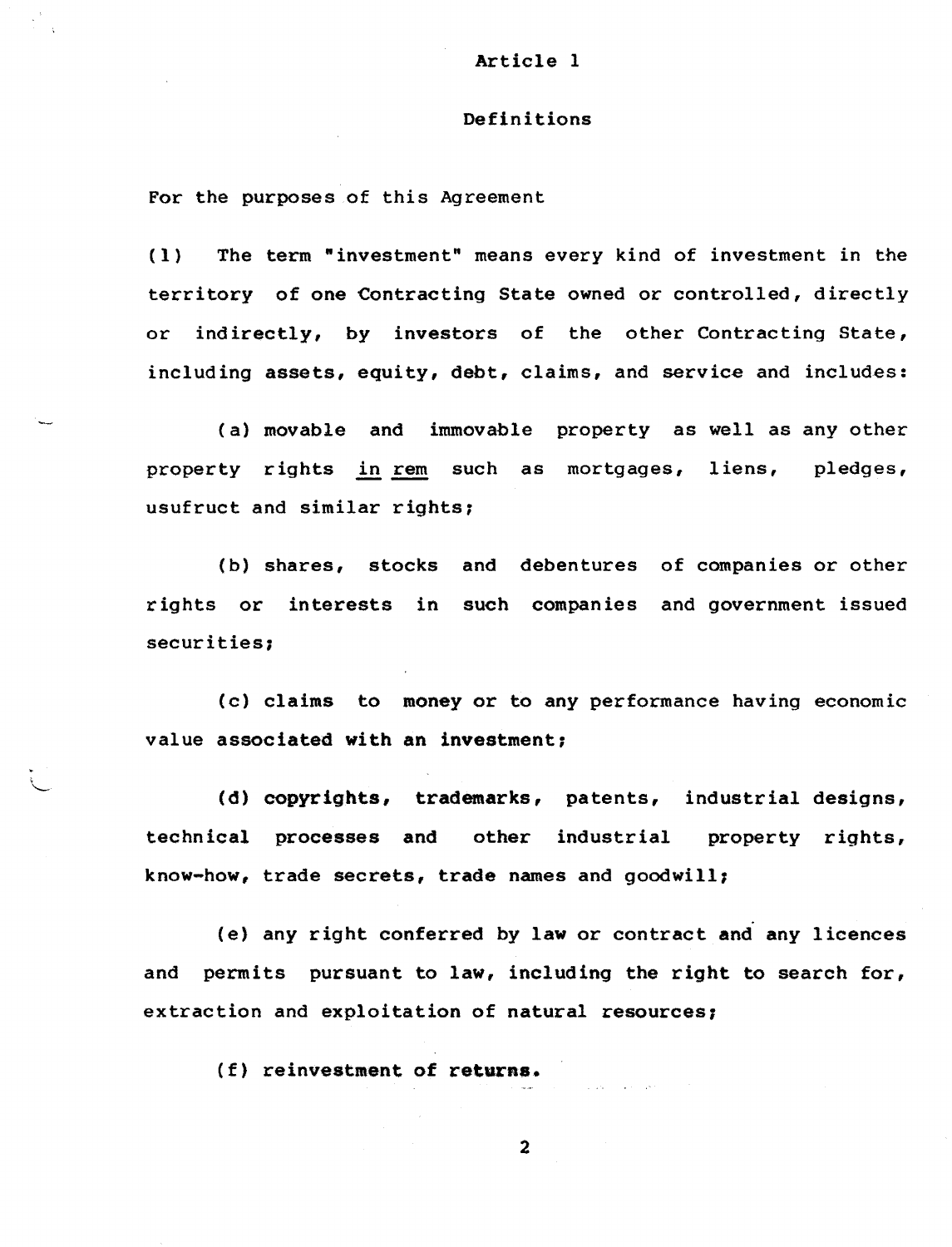(2) Any alteration of the form in which assets are invested or reinvested shall not affect their classification as investment.

(3) The term "investor" shall mean any natural or juridical person of one Contracting State who invests in the territory of the other Contracting State.

(4) An "investment dispute" shall mean a dispute involving (a) the interpretation or application of an investment agreement between a £ontracting State and an investor of the other Contracting State; (b) the interpretation or application of any investment authorization granted or approved by a Contracting State's competent authority to such investor; or (c) a breach of any right conferred or created by this Agreement with respect to an investment.

(5) The term "natural person" shall mean with respect to either Contracting State a natural person holding the nationality of that State in accordance with its laws.

(6) The term "juridical person" shall mean with respect to either Contracting State, any entity established in accordance with, and recognized as a juridical person by the law of the Contracting State, such as institutions, development funds, agencies, enterprises, cooperatives, corporations, authorities, foundations, companies, partnerships, firms, establishments, organizations, business associations or similar entities.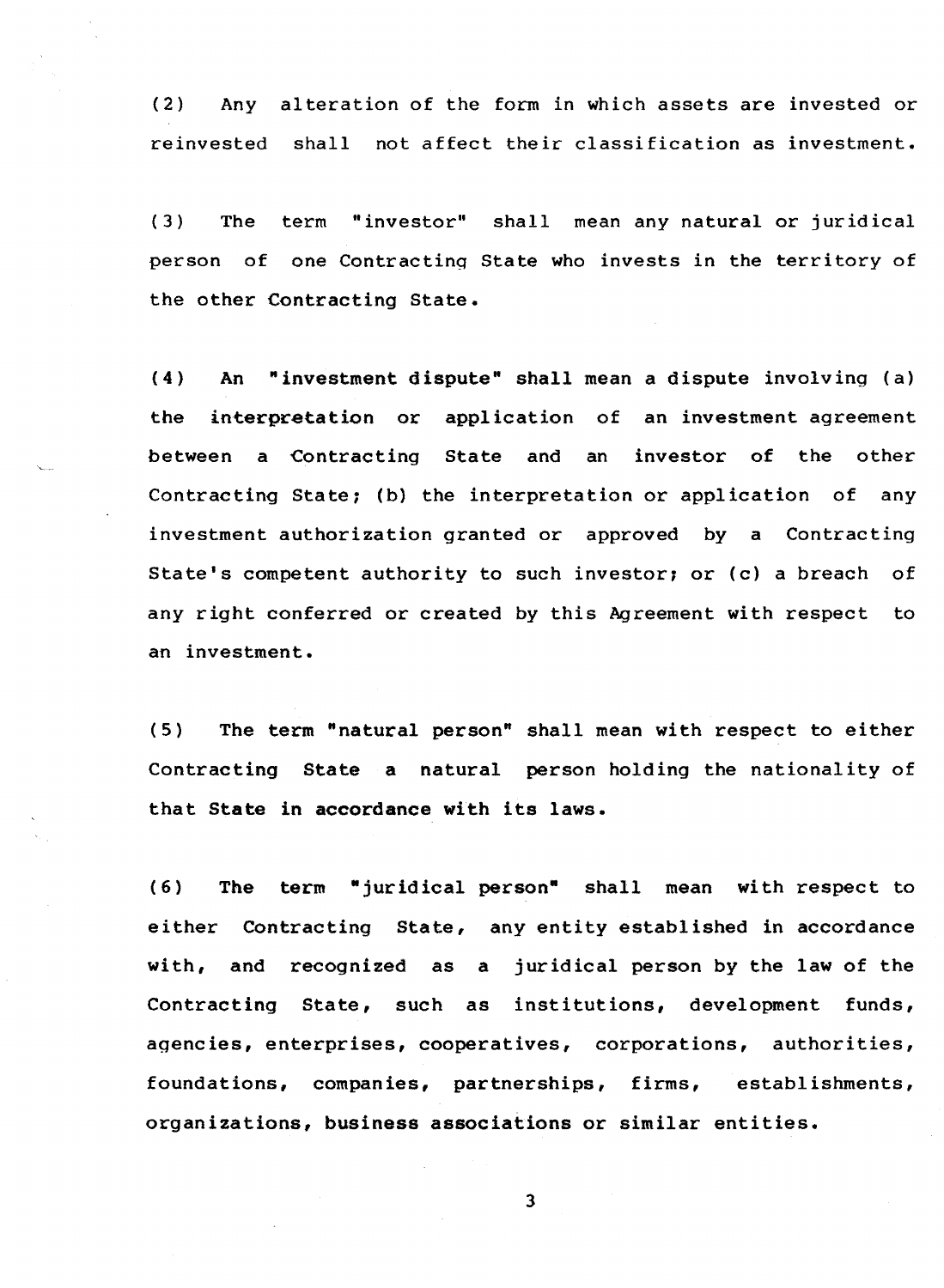(7) The term "own" or "control" shall mean ownership or control that is direct or indirect, including ownership or control exercised through subsidiaries or affiliates.

(8) The term "returns" shall mean amounts yielded by an investment including profits, interest arising from approved loans, capital gains, share dividends, royalty or earnings and payment in kind.

(9) "Associated activities" include the organization, control, operation, maintenance and disposition of company branches, agencies, offices, factories or other facilities for the conduct of business; the making, performance and enforcement of contracts; the acquisition, use, protection and disposition of property of all kinds, including intellectual and industrial property rights, and the borrowing of funds, the purchase and issuance of equity shares, and the purchase of foreign exchange for imports.

(10) "Territory" means the territory of one Contracting State including any area in which the laws of that Contracting State are in force, as well as the Maritime Zones over which that Contracting State has, in accordance with international law, sovereign rights to explore and exploit its natural resources.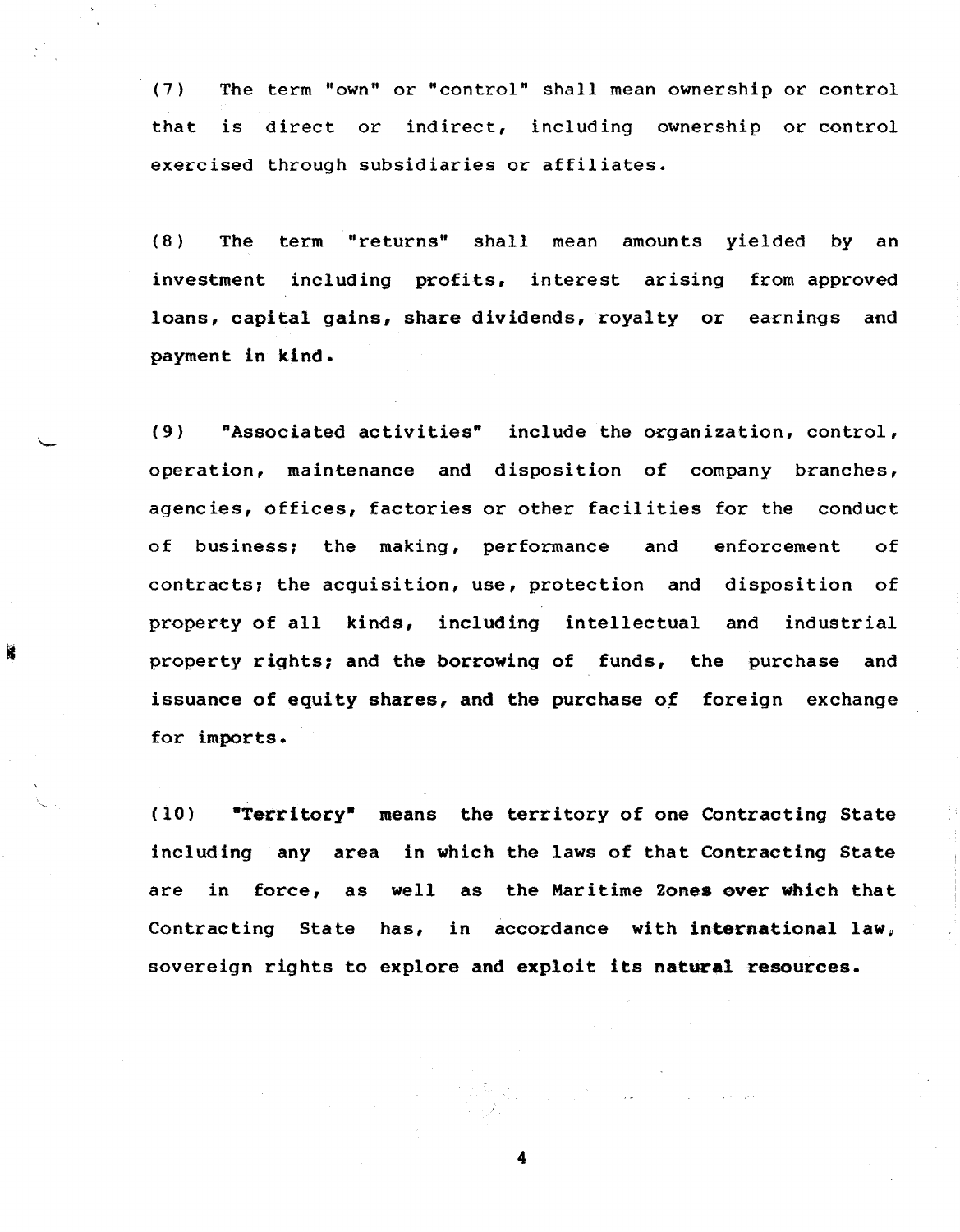## Promotion and Protection of Investments

(1) Each Contracting State shall encourage and create favourable conditions for investors of the other Contracting State to make investments in its territory and, in accordance with its national laws, shall admit such investments and activities associated therewith.

(2) Once established, investments shall at all times enjoy full protection and security, in a manner consistent with international law.

(3) Each Contracting State shall at all times ensure fair and equitable treatment to the investments of investors of the other Contracting State. Each Contracting State shall ensure that the management, maintenance, operation, use, enjoyment, acquisition, disposal of investments or rights related to investment and its associated activities in its territory of investors of the other Contracting State shall not in any way be subjected to or impaired by arbitrary, unreasonable or discriminatory measures.

甇

(4) Investors of either Contracting State shall be entitled to apply to the competent authorities in the host State for the appropriate facilities, incentives and other forms of encouragement and the host State shall grant them all assistance,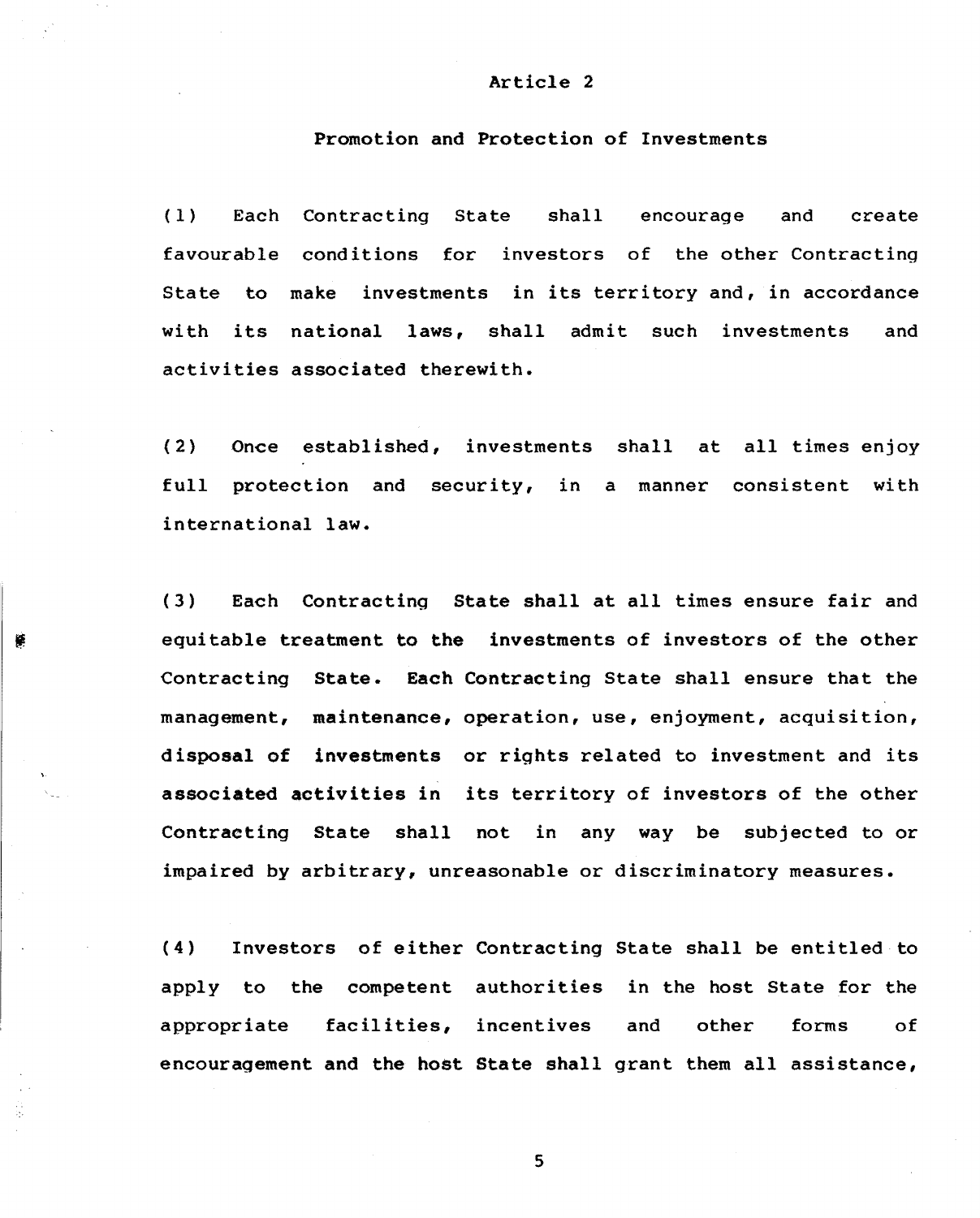consents, approvals, licences and authorizations to such an extent and on such terms and conditions as shall, from time to time, be determined by the laws and regulations of the host State.

(5) With respect to its tax policies, each Contracting State should strive to accord fairness and equity in the treatment of investment of investors of the other Contracting State.

(6) The Contracting States recognize that, consistent with this Article, conditions of competitive equality should be maintained where investments owned or controlled by a Contracting State or its agencies and instrumentalities are in competition, within the territory of such State, with privately owned or controlled investments of investors of the other Contracting State.

(7) To attain the objectives of this Agreement, the Contracting States shall encourage and facilitate the formation and establishment of joint legal entities such as joint ventures, holding companies, joint stock companies or other similar business organizations between investors of the Contracting States to establish, develop and execute investment projects in different economic sectors in accordance with the laws and regulations of the host State.

(8) Investors of either Contracting State shall be permitted to engage top managerial personnel of their choice regardless of nationality to the extent permitted by laws of the host State.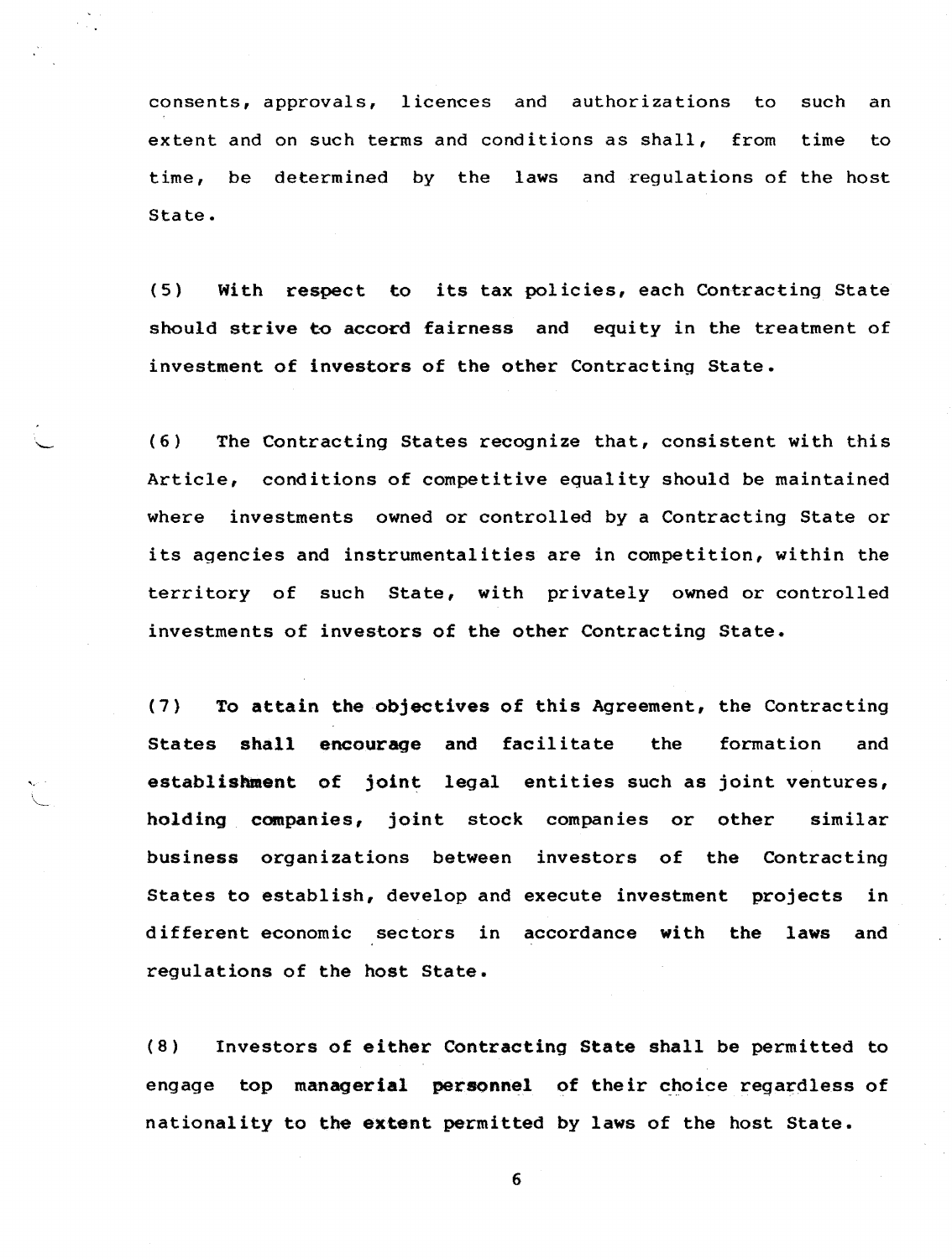(9) Each Contracting State shall seek to avoid performance requirements as a condition of establishment, expansion or maintenance of investments, which require or enforce commitments to export goods produced, or which specify that goods or services must be purchased locally, or which impose any other similar requirements.

(10) Each Contracting State shall provide effective means of asserting claims and enforcing rights with respect to investment agreements and investment authorizations.

(11) Each Contracting State shall make public all laws, regulations, administrative practices and procedures that pertain to or affect investments.

(12) This Agreement shall also apply to investments by investors of either Contracting State in the territory of the other Contracting State made before its coming into force.

## Article 3

# Most-favoured-nation Provisions

(1) Each Contracting State shall in its territory accord investments and returns of investors of the other Contracting State treatement not less favourable than that which it accords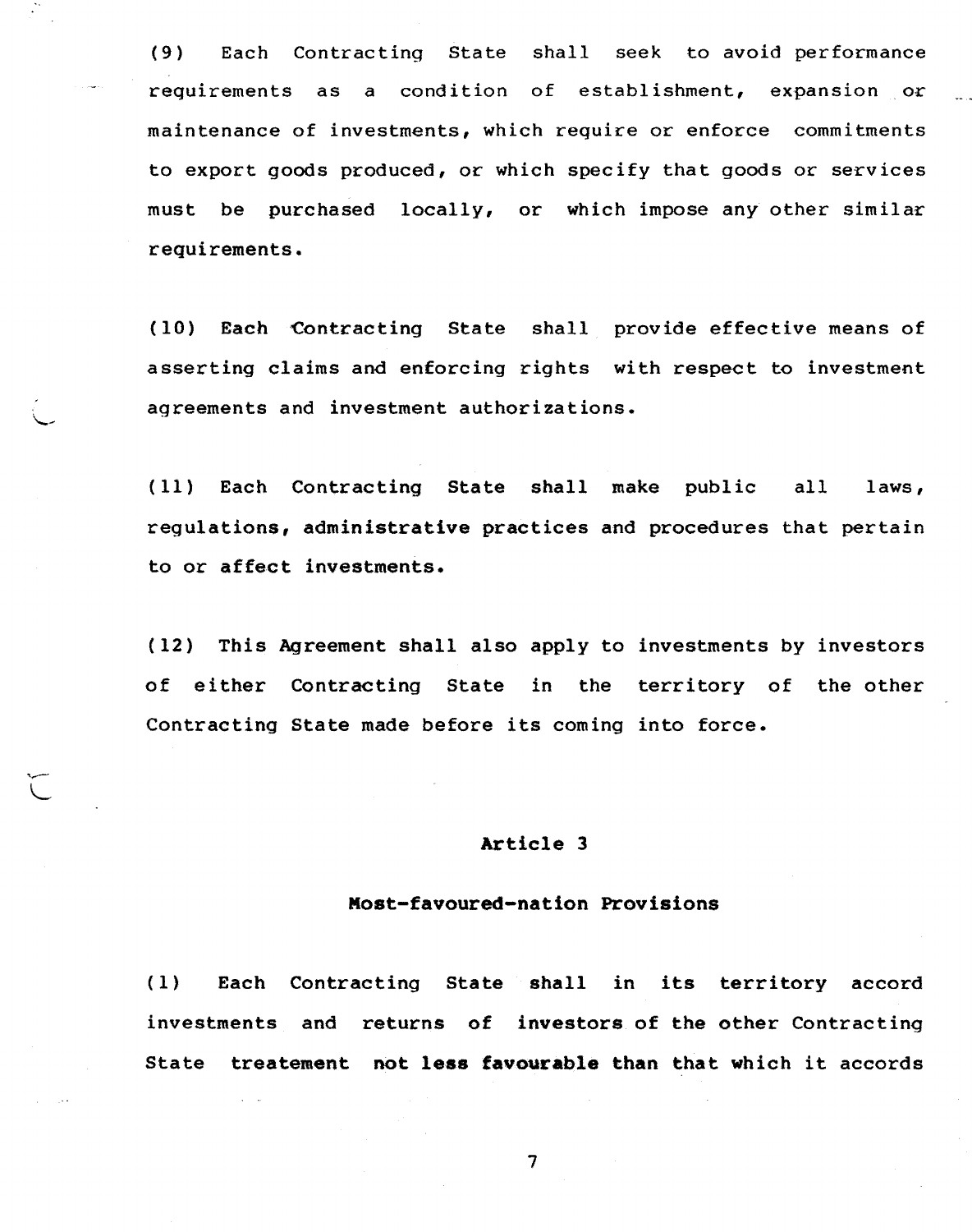to investments and returns of its own investors or to investments and returns of investors of any third State whichever is the most favourable.

(2) Each Contracting State shall in its territory accord investors of the other Contracting State, treatment not less favourable than which it accords to its own investors or to investors of any third State whichever is the most favourable.

(3) All activities involving the purchase, sale and transport of raw and secondary materials, energy, fuels and means of production and operations of all types shall be accorded treatment not less favourable than that accorded to the investment or associated activities carried out by the investors of that host State or third State investors whichever is the most favourable.

PROVIDED that nothing in this Article or in the immediately preceding Article shall be interpreted as imposing a legal obligation on either Contracting State to extend to the investors of the other, the benefit of any treatment, preference or privilege which may be accorded to any other State or its investors by virtue of the formation of a customs union, an economic union, a free trade zone, regional or sub-regional arrangement relating to movement of capital to which either Contracting State may be a party.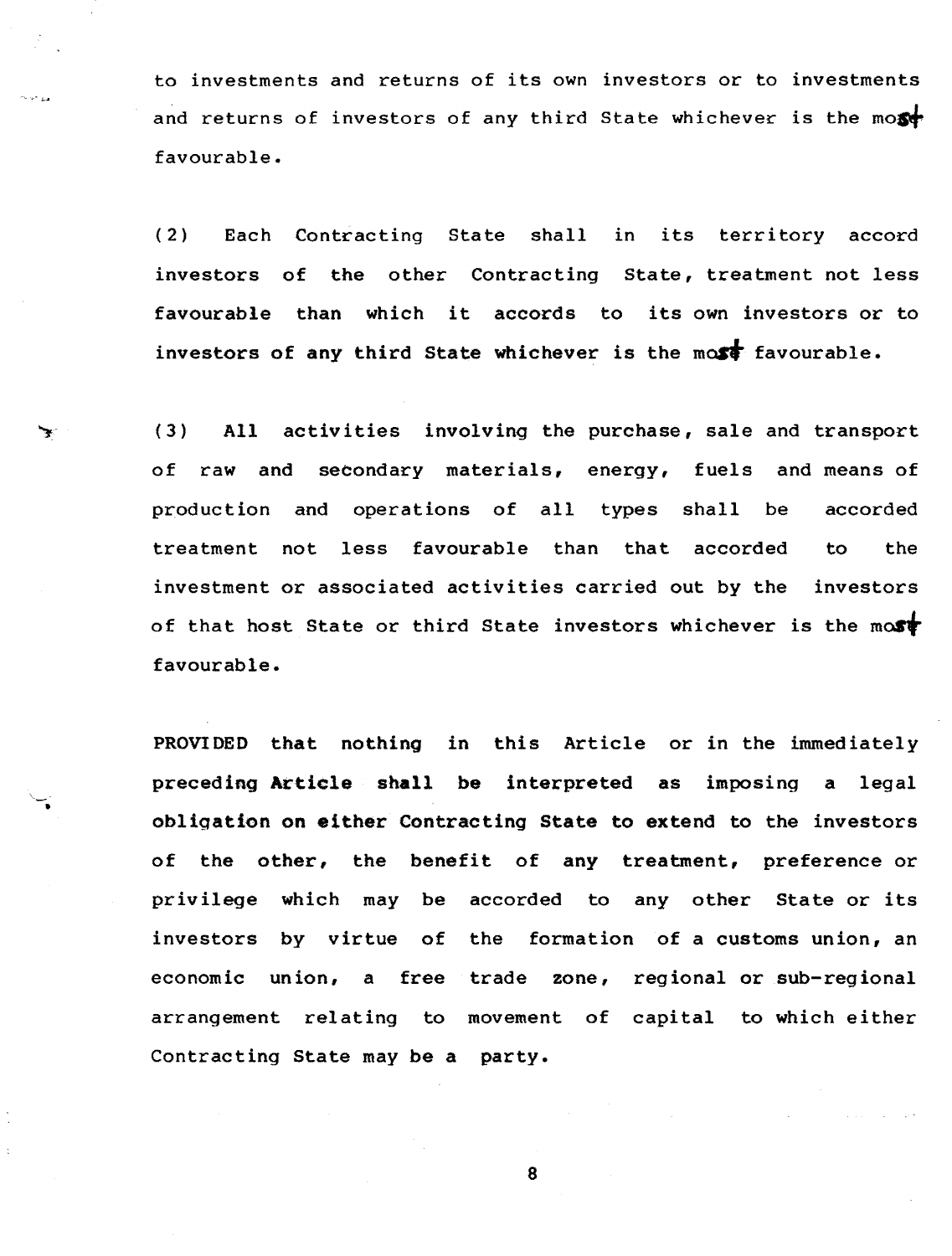## Compensation for Damage or Loss

Investors of one Contracting State whose investments in the territory of the other Contracting State suffer losses owing to war or other armed conflict, a state of national emergency, revolt, insurrection, riot or other similar events in the territory of the latter Contracting State shall be accorded by the latter Contracting State treatment as regards any measures it adopts in relation to such losses not less favourable than that which the latter Contracting State accords to its own investors or to investors of any third State whichever is the most • favourable.

## Article 5

 $\frac{1}{2}$ 

## Nationalisation or Expropriation

of *investors* (i) InvestmentsVfrom either Contracting State shall not be nationalised, expropriated or subjected to measures having effect directly or indirectly equivalent to nationalisation or expropriation (such as forced transfer or freezing) in the territory of the other Contracting State except for a public purpose in the national interest of that State, for prompt, adequate and just compensation and on condition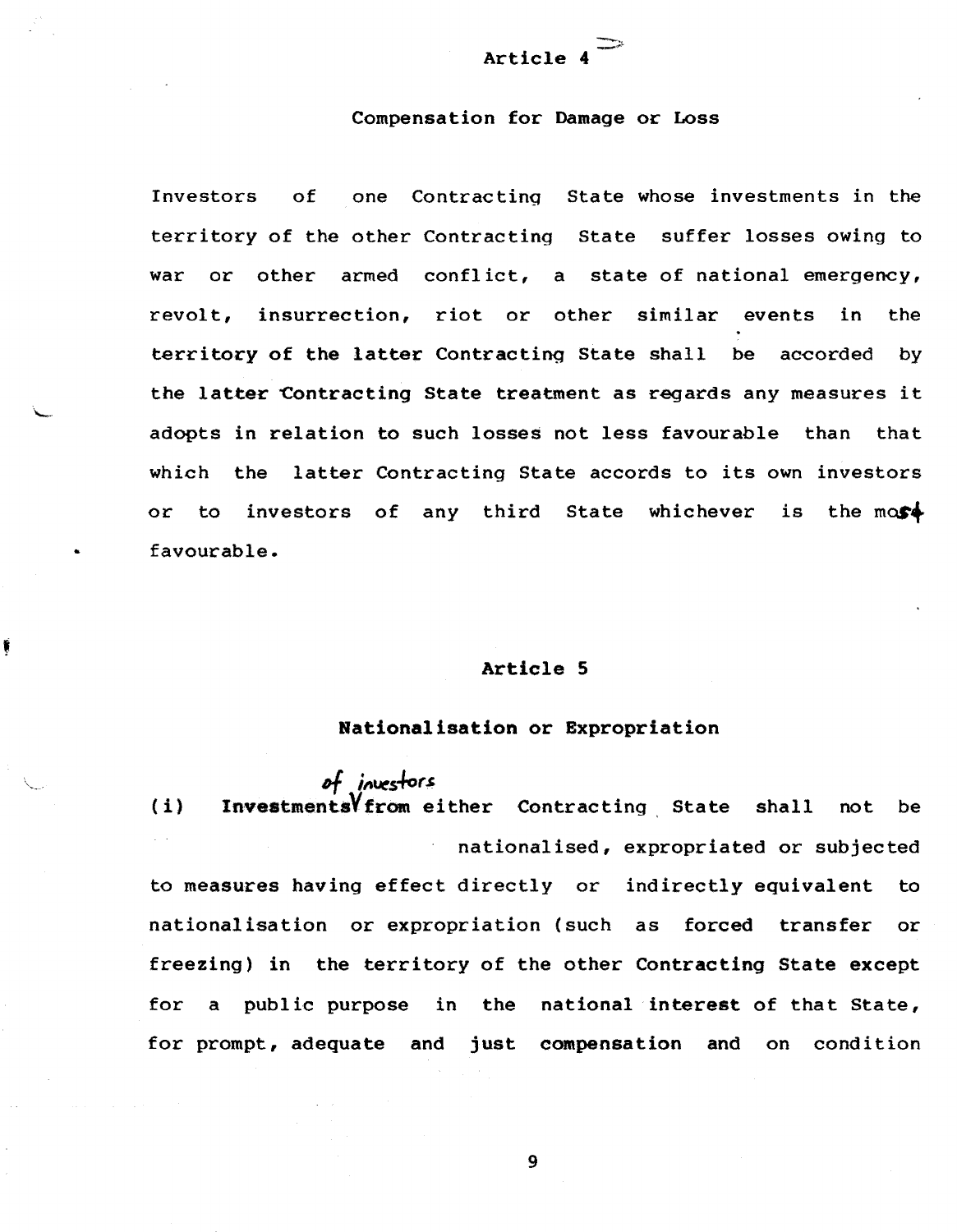that such measures are taken on a non-discriminatory basis and in accordance with due process of law.

of investors

R3

(ii) Investments  $V$  from either Contracting State shall not be subject to sequestration, confiscation or any similar measures in the territory of the other Contracting State save with the order of a court of competent jurisdiction in commercial and civil matters issued in accordance with laws in force.

(iii) Such compensation shall be computed on the basis of the fair market value of the investment at the time when the decision of nationalisation or expropriation was announced or became publicly known and shall be determined in accordance with recognized principles of valuation such as market value. Where the market value cannot be readily ascertained, the compensation shall be determined on equitable principles generally recognized. The compensation shall be paid without undue delay and allowed to be freely repatriated. In the event that payment of compensation is delayed, such compensation shall be paid in an amount which would put the investor in a position no less favourable than the position in which he would have been, had the compensation been paid immediately on the date of expropriation.

#### Article 6

#### **Transfers**

(1) Each Contracting State shall allow without undue delay the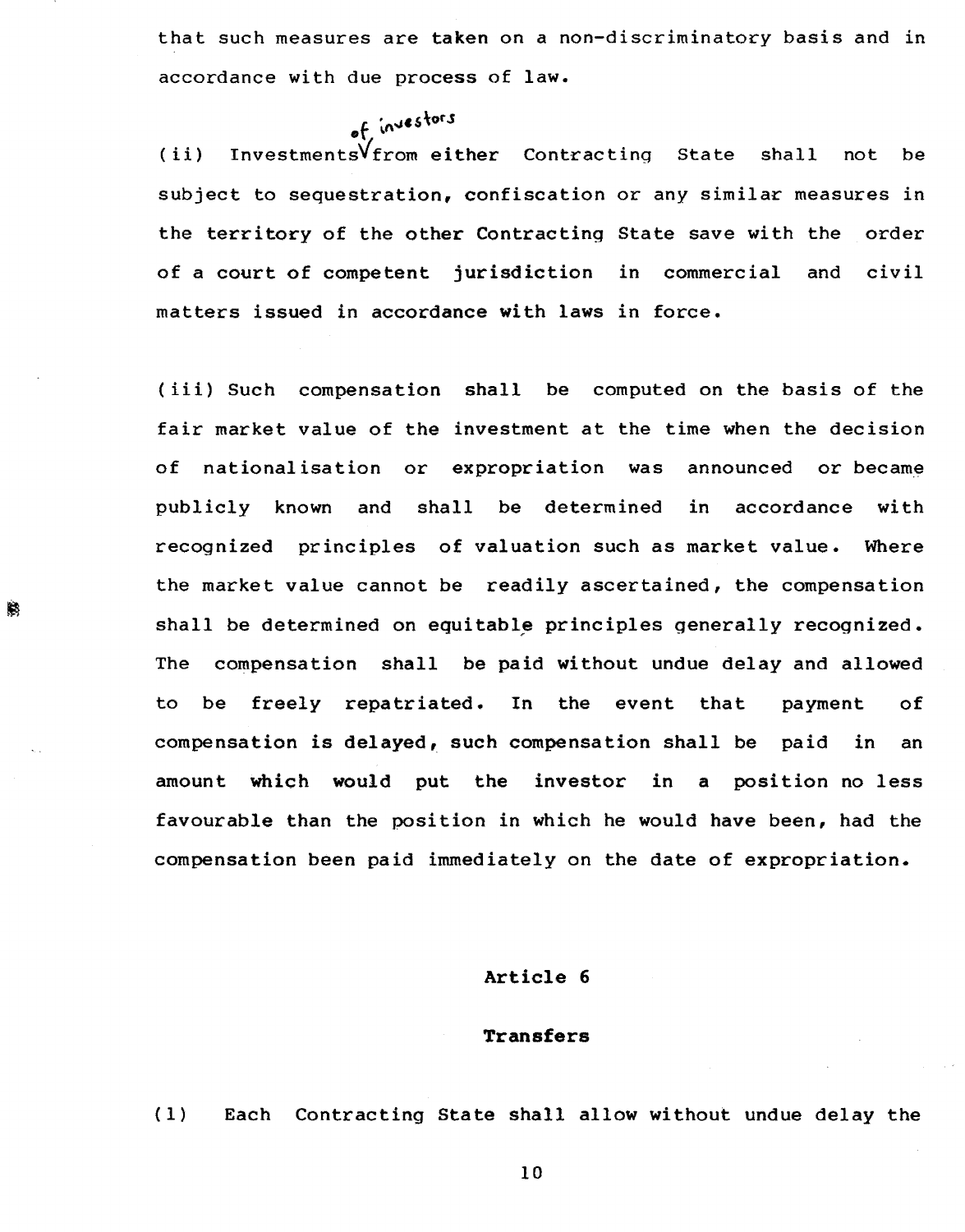free transfer out of its territory in any freely convertible currency of :

(a) the net profits, dividends, royalties, technical assistance and technical service fees, and other returns, accruing from any investment by an investor of the other Contracting State;

~b) the proceeds accruing from the sale, total or partial liquidation of any investment made by an investor of the other Contracting State:

(c) principal and interest payments arising under approved loan agreements;

(d) compensation pursuant to Articles 4 and 5 and payments arising out of an investment dispute;

(e) the earnings of nationals of the other Contracting State, who are allowed to work in connection with an investment in its territory, in accordance with laws and regulations of that Contracting State.

(2) Without restricting the generality of Article 3 of this Agreement the Contracting States undertake to accord to transfers referred to in paragraph (1) of this Article a treatment as favourable as that accorded to transfers originating investments made by investors of any third State. from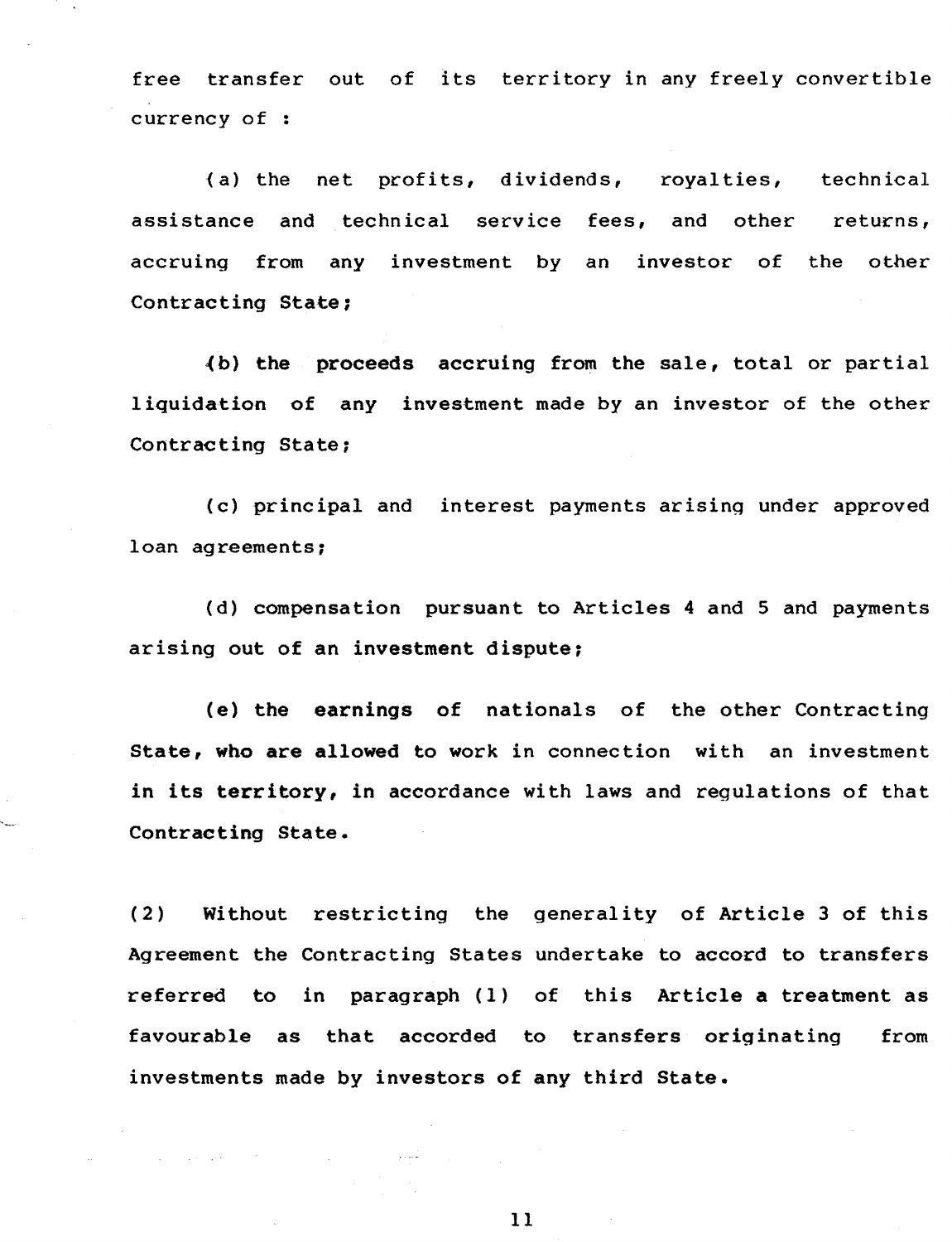(3) For the purposes of this Aqreement, exchange rates shall be determined in accordance with the prevailing official or market rate of exchange, whichever is applicable, on the date of transfer with respect to spot transactions in the currency or currencies to be transferred.

( 4 ) For the purposes of this Agreement "without undue delay" shall mean that transfers shall be completed as rapidly as possible in accordance with normal commercial transaction procedures and in no case shall be delayed beyond three months from the date of application.

(5) Transfers, however, shall be subject to such reasonable regulatory procedures as shall, from time to time, be in force in the host State and shall likewise be subject to the right of the host State periods in accordance with the International practice. to impose reasonable restrictions for temporary Monetary Fund

#### Article 7

#### Investment Insurance

If a Contracting State forms an insurance scheme for any of its investors it may consult with the other Contracting State regard ing appropriate treatment of such scheme.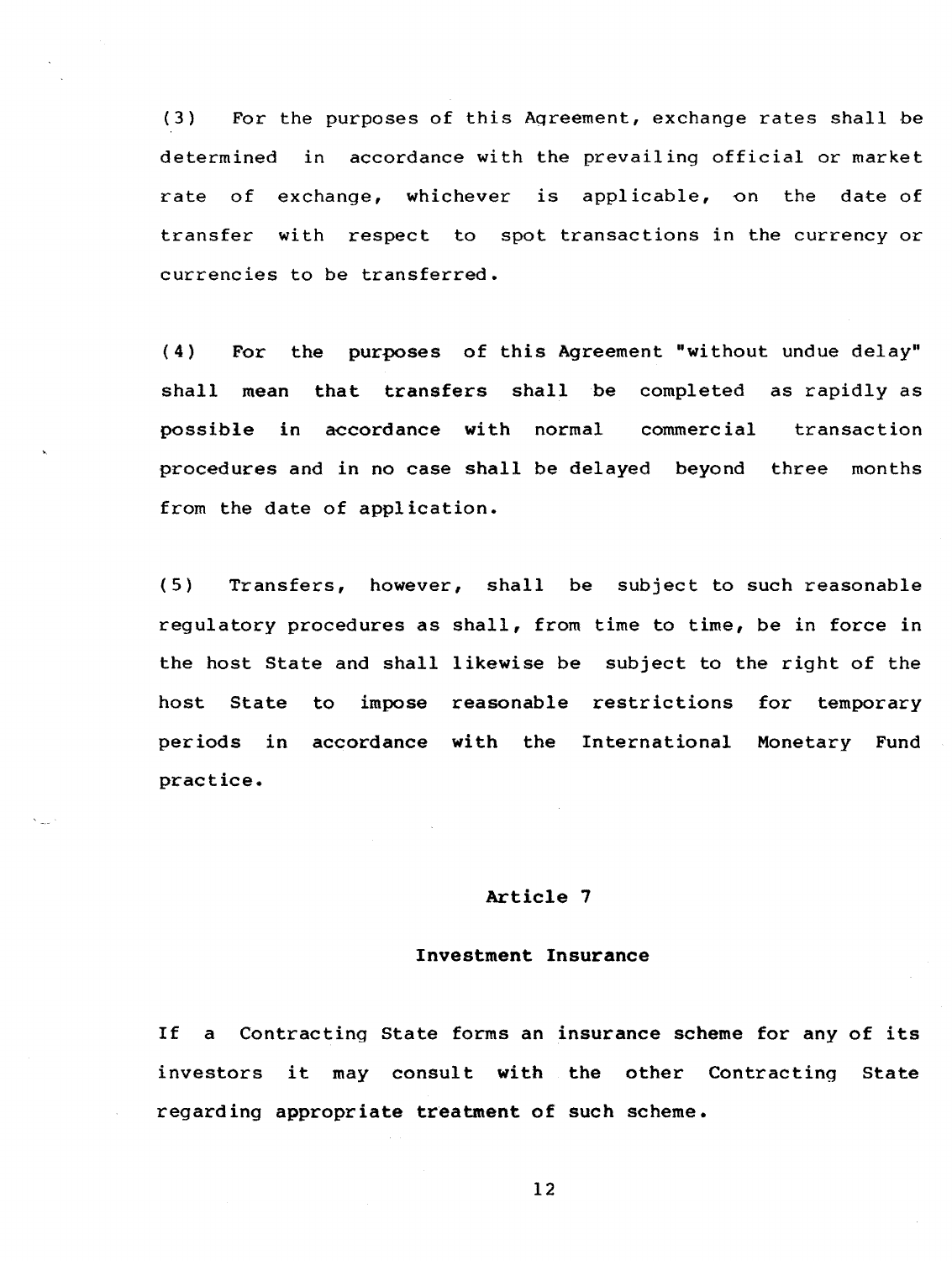## Settlement of Investment Disputes

(1) In the event of an investment dispute between a Contracting State and an investor of the other Contracting State, the parties to the dispute shall initially seek to resolve the dispute by consultations and negotiations in good faith. If such consultations or negotiations are unsuccessful, the dispute may be settled through the use of non-binding, third party procedures upon which such investor and the Contracting State mutually agree. If the dispute cannot be resolved through the foregoing procedures, the dispute shall be submitted for settlement in accordance with any previously agreed, applicable dispute settlement procedures.

(2) (a) The investor may choose to consent in writing to the submission of the dispute to the International Centre for Settlement of Investment Disputes ("Centre") for settlement by arbitration, at any time after one year from the date upon which the dispute arose, provided:

(i) the dispute has not, for any reason, been submitted by the investor for resolution in accordance with any applicable dispute settlement procedures previously agreed to by the parties to the dispute; and

(ii) the investor concerned has not brought the dispute المحراب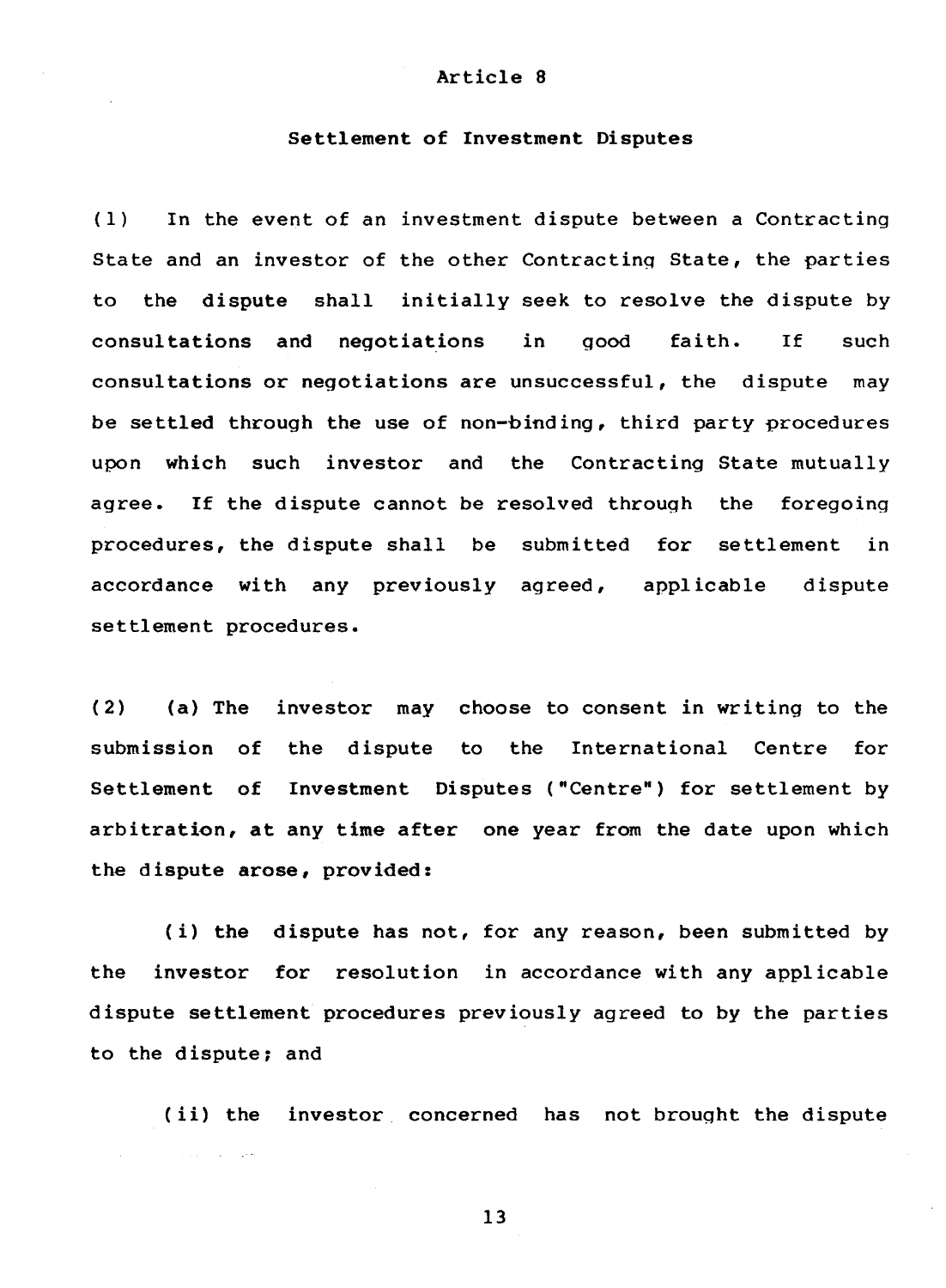before the courts of justice or administrative tribunals or agencies of competent jurisdiction of the Contracting State that is a party to the dispute and a final award has not been rendered.

(b) Each Contracting State hereby consents to the submission of any investment dispute to the Centre for settlement by arbitration.

(c) Arbitration of such disputes shall be done in accordance with the provisions of the Convention on the Settlement of Investment Disputes Between States and Nationals of other States and the "Arbitration Rules" of the Centre.

(3) Any dispute settlement procedures regarding expropriation and specified in the investment agreement shall remain binding and shall be enforceable in accordance with the terms of the investment agreement, relevant provisions of domestic laws, and applicable international agreements regarding enforcement of arbitral awards.

(4) For the purposes of this Article, any company legally constituted under the applicable laws and regulations of either Contracting State but that, immediately before the occurrence of the event or events giving rise to the dispute, was an investment of nationals or companies of the other Contracting State, shall be treated as an investor of such other State.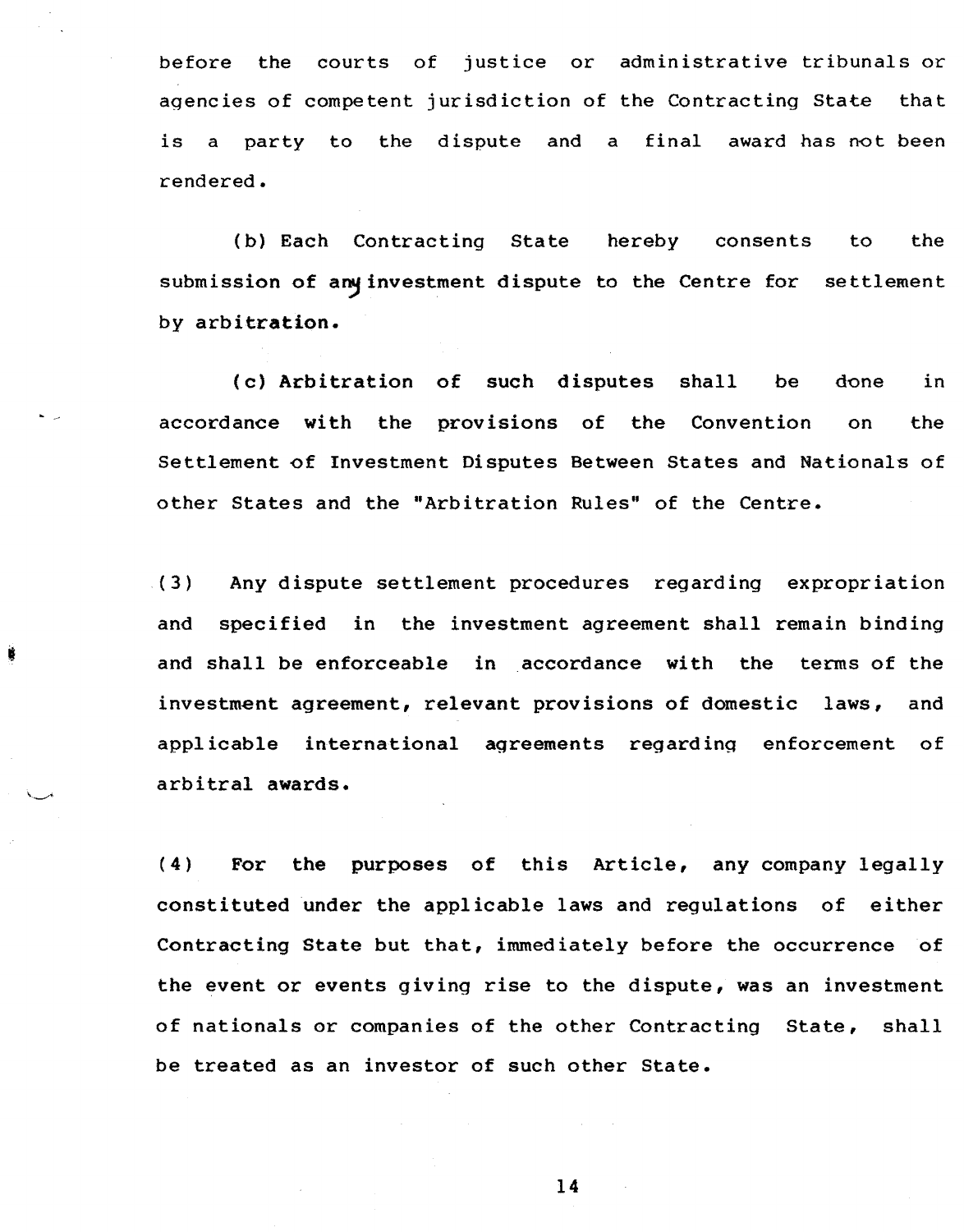(5) Neither Contracting State shall pursue through diplomatic channel any matter referred to arbitration until the proceedings have terminated and a Contracting State has failed to abide by or to comply with the award rendered by the Arbitral Tribunal.

## Article 9

#### Settlement of Disputes between Contracting States

(1) Should any dispute arise concerning the interpretation or application of this Agreement the Governments of the Contracting States shall try to settle the dispute by meaningful and direct negotiations.

(2) If the dispute cannot be so settled it shall, upon the request of either Contracting State, be submitted to an arbitral tribunal in accordance with the provisions of this Article.

(3) The arbitral tribunal shall be constituted in the following way. Within two months of the receipt of the request for arbitration, each Contracting State shall appoint one member of the tribunal. The two members shall then select a national of a third State which has diplomatic relations with the State of Kuwait and the Republic of Turkey and who shall act as Chairman (hereinafter referred to as the Chairman). The Chairman shall be appointed within three months from the date of appointment of the other two members.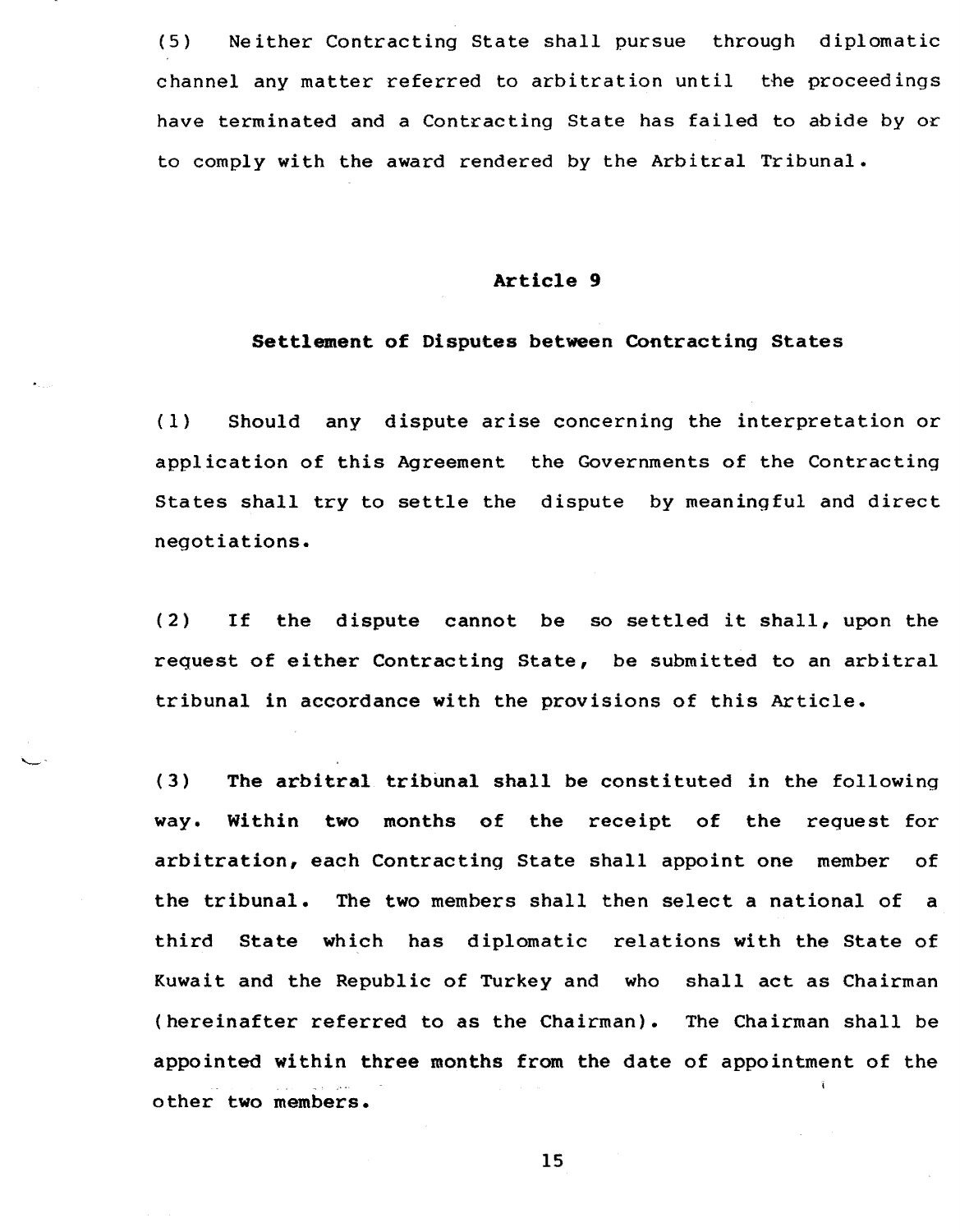$(4)$  If within the periods specified in paragraph  $(3)$  of this Article either party shall not have appointed its arbitrator or the two arbitrators shall not have agreed on the Chairman, a request may be made to the President of the international Court of Justice to make the appointment. If he happens to be a national of either Contracting State or if he is otherwise prevented from discharging the said function, the Vice-President shall be invited to make the appointment. If the Vice-President also happens to be a national of either Contracting State or is prevented from discharging the said function, the member of the International Court of Justice next in seniority who is not a national of either Contracting State shall be invited to make the appointment.

(5) The Arbitral Tribunal shall determine its own procedures.

(6) The Arbitral Tribunal shall reach its decision by a majority of votes. Such decision shall be binding. Each Contracting State shall .bear the cost of its own arbitrator and its counsel in the arbitral proceedings, the cost of the Chairman and the remaining costs shall be borne in equal parts by both Contracting States. The tribunal may, however, at its discretion, direct that a higher proportion of the costs be paid by one of the Contracting States.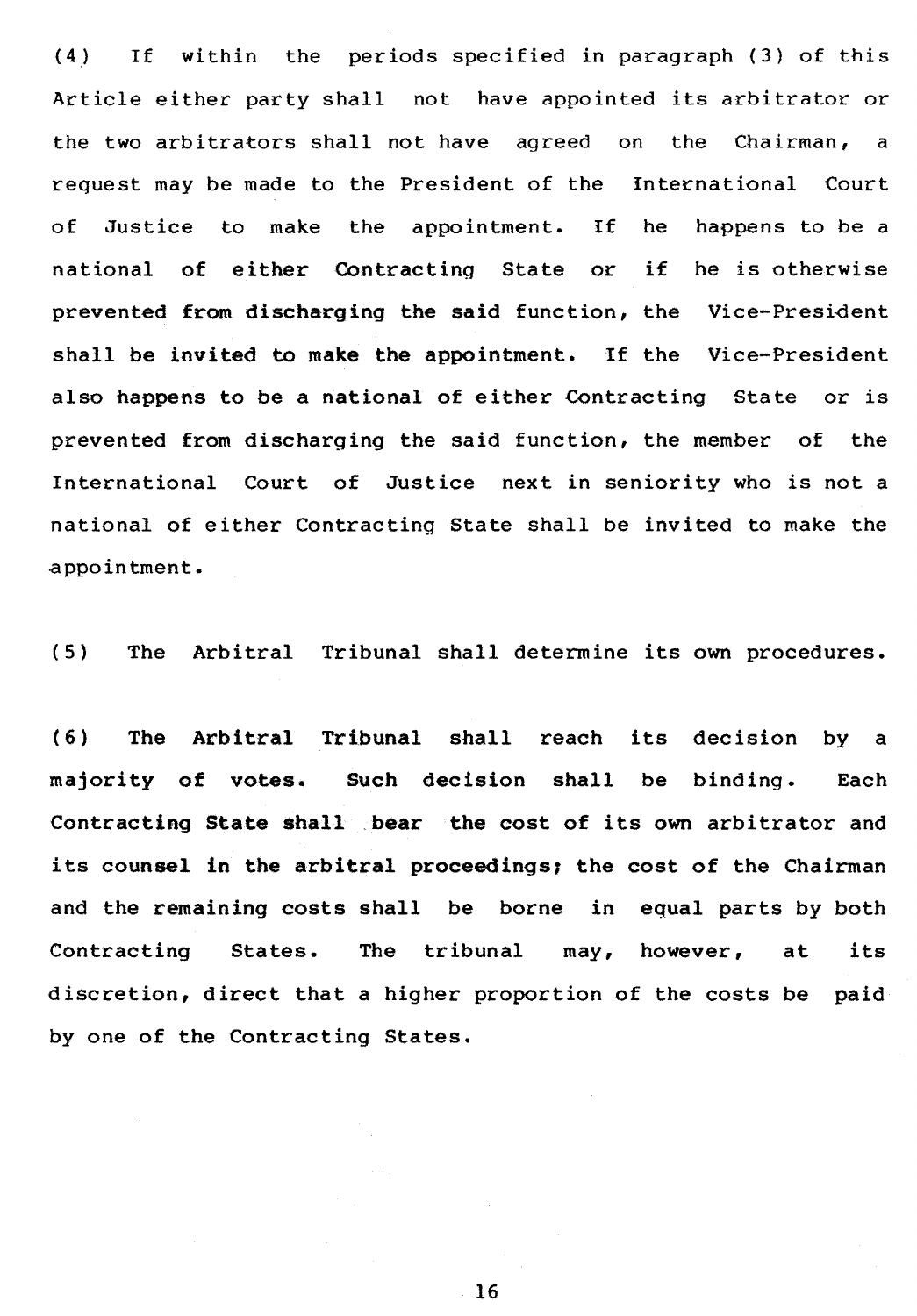# Relations between Governments

The provisions of the present Agreement shall apply irrespective of the existence of diplomatic or consular relations between the Contracting States.

# Article 11

#### Miscellaneous

This Agreement shall not derogate from:

( --

> (a) laws and regulations, administrative practices or procedures; or administrative or adjudicatory decisions of either Contracting State;

(b) international legal obligations; or

(c) obligations assumed by either Contracting State, including those contained including those contained in an investment agreement or an<br>investment authorization,

that entitle investments or associated activities to treatment more favourable than that accorded by this Agreement in like situations.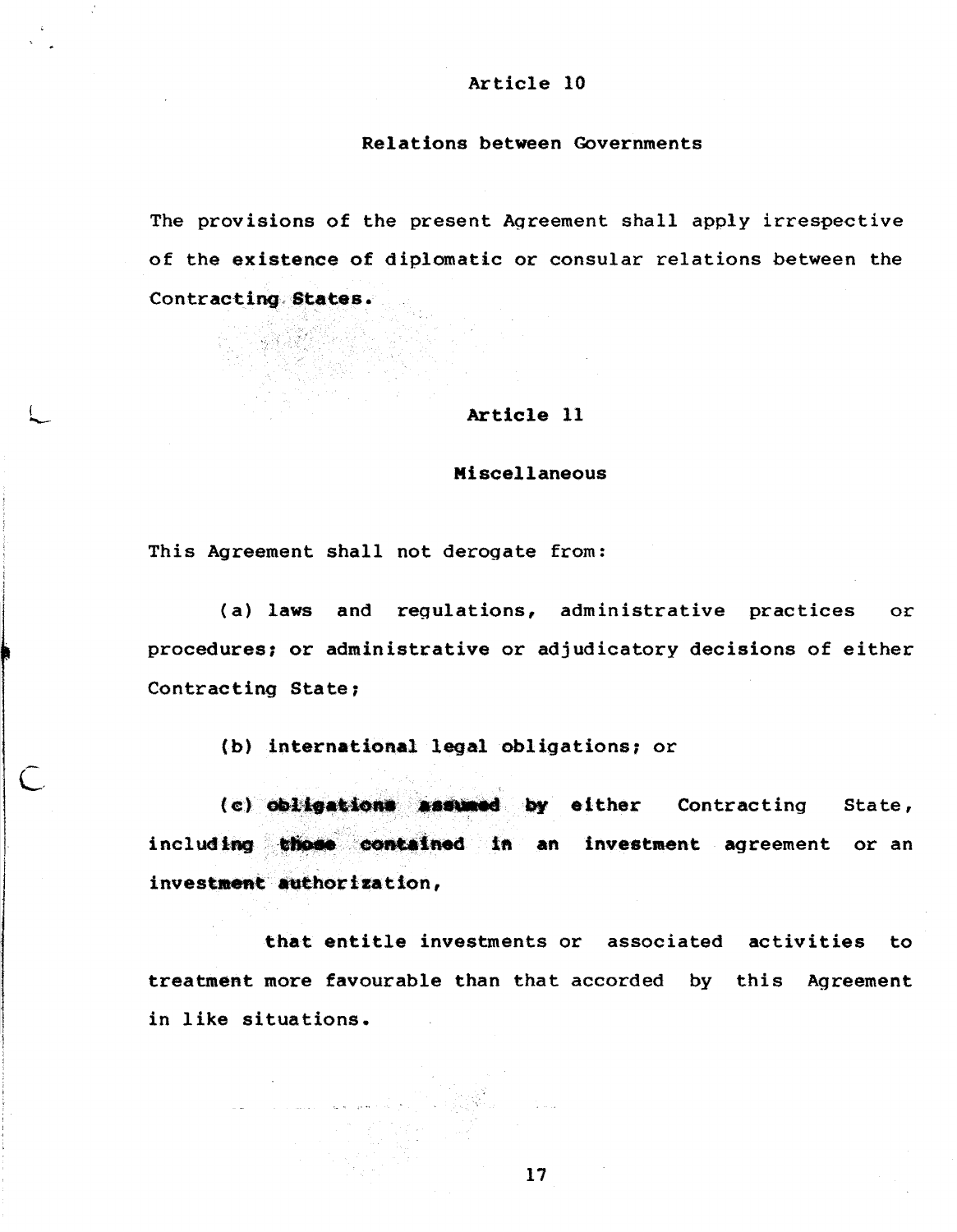#### Amendments

This Agreement may be amended by written agreement between the Contracting States. Any amendment shall enter into force when each Contractinq State has notified the other that it has completed all internal requirements for entry into force of such amendment.

#### Article 13

## Consultation

(1) The Contracting States agree to consult promptly, on the request of either, to resolve any disputes in connection with the Agreement, or to discuss any matter relatinq to the interpretation or application of this Agreement.

(2) If one Contracting State requests in writing that the other Contracting State supply information in its possession concerning investments in its territory by investors of the Contracting State making the request, then the other Contracting State shall, consistent with its applicable laws and regulations and with due regard for business confidentiality, endeavour to establish appropriate procedures and arrangements for the provision of any such information.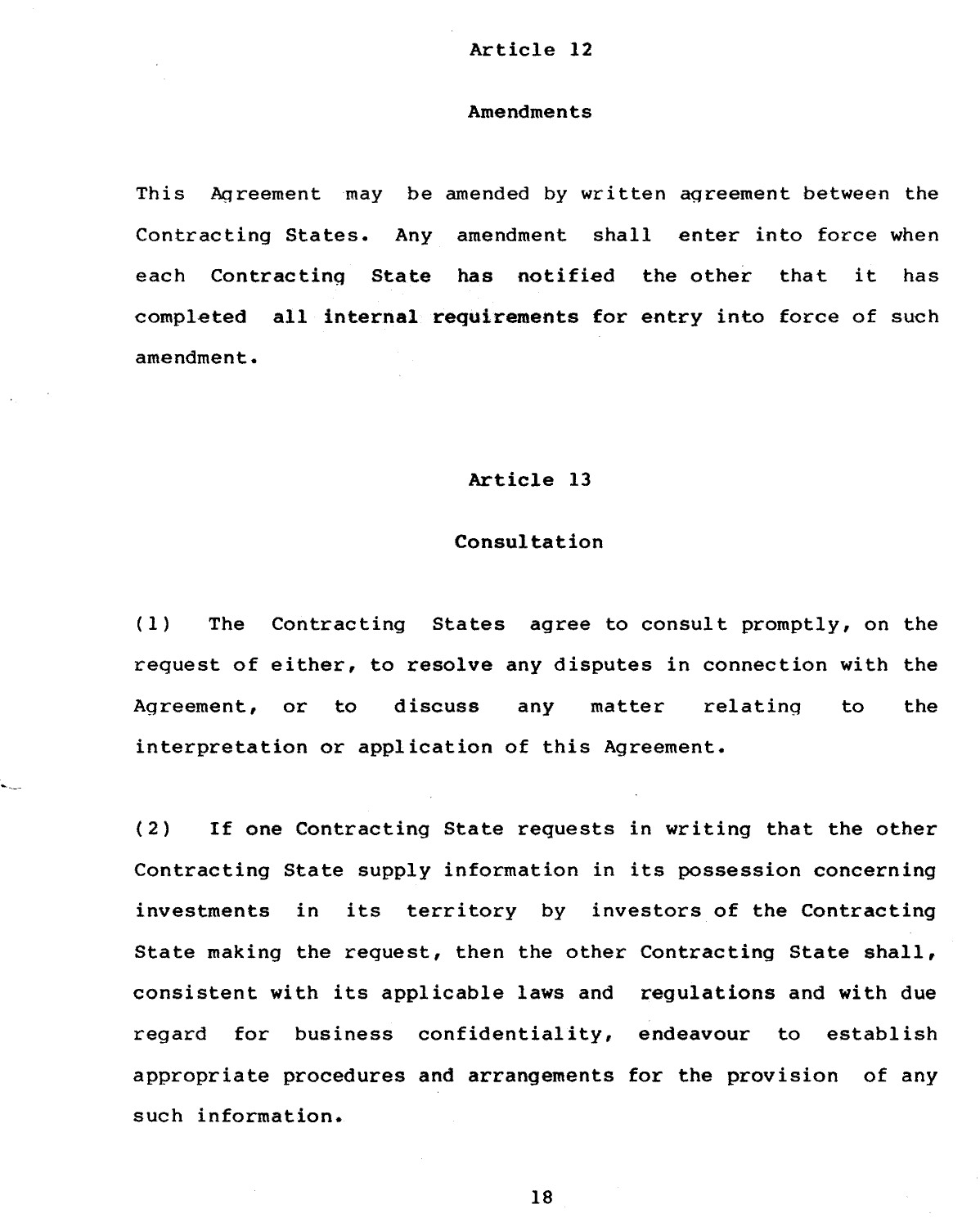## Entry into force

This Agreement shall enter into force thirty days after the date on which the exchange of instruments of ratification has been completed.

## Article 15

## Duration and Termination

(1) This Agreement shall remain in force for a period of ten years and shall continue in force thereafter for another similar period or periods unless, one year before the expiry of the initial period or any subsequent periods, either Contracting State notifies the other Contracting State of its intention to terminate the Agreement. The notice of termination shall become effective one year after it has been received by the other Contracting State.

ĺ.

(2) In respect of investments made prior to the date when the notice of termination of this Agreement becomes effective, the provisions of this Agreement shall, remain in force for a further period of fifteen years from that date.

IN WITNESS WHEREOF the undersigned, duly authorized thereto by their respective Governments, have signed this Agreement.